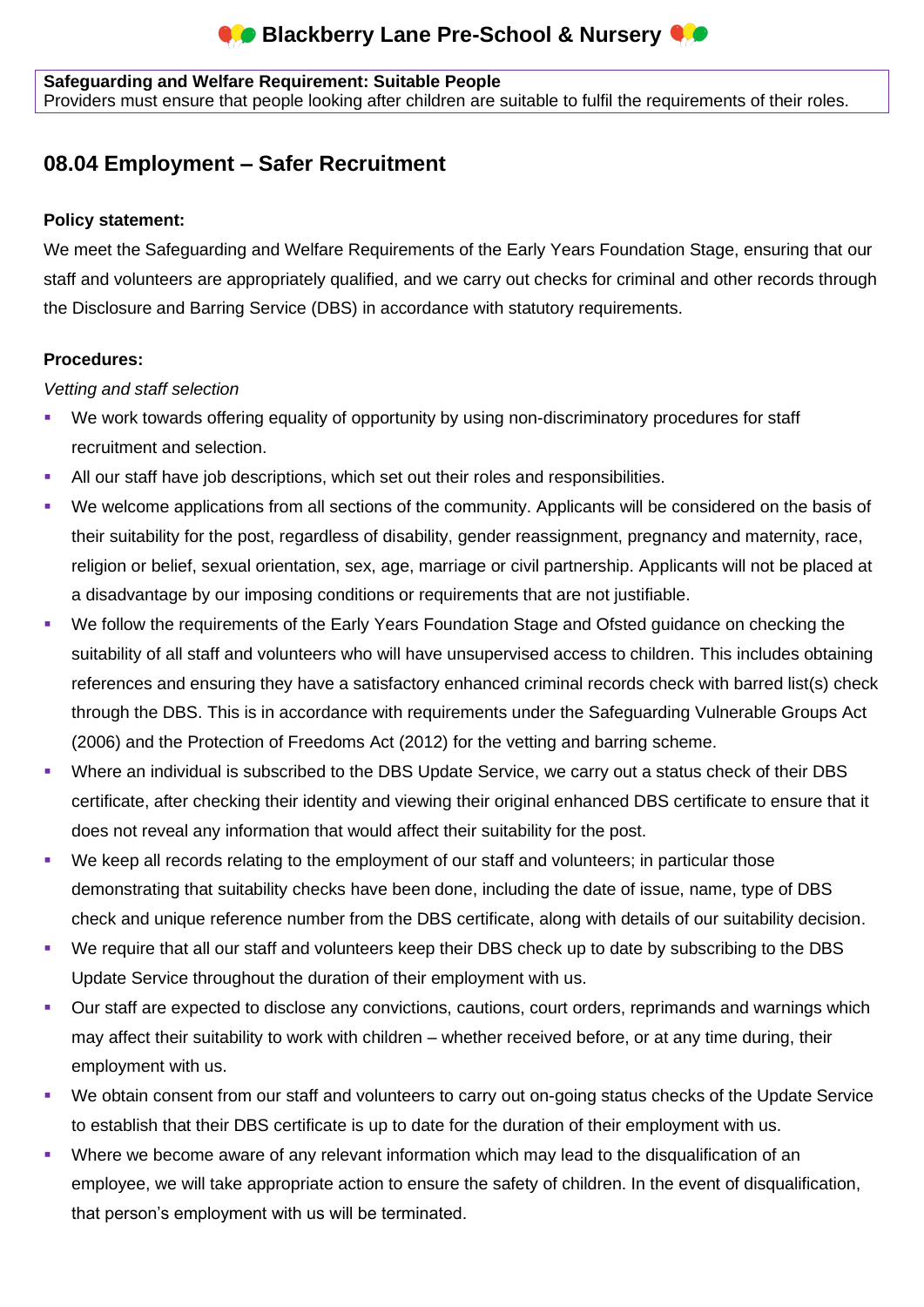#### *Notifying Ofsted of changes*

We inform Ofsted of any changes to our Registered Person, directors and/or our manager.

#### *Training and staff development*

- All our staff, including the Manager and Deputy Manager, are required to hold a minimum CACHE Level 3 Diploma for the Children and Young People's Workforce or an equivalent qualification. Staff can be employed as Level 2 but must be studying for their Level 3 qualification.
- We provide regular in-service training to all our staff whether paid staff or volunteers through the IOW Council training subscription for Early Years.
- Our budget allocates resources to training.
- We provide our staff with induction training in the first week of their employment. This induction includes our Health and Safety Policy and Safeguarding Children and Child Protection Policy. Other policies and procedures are introduced within an induction plan.
- We support the work of our staff by holding regular supervision meetings and appraisals.
- We are committed to recruiting, appointing and employing staff in accordance with all relevant legislation and best practice.

#### *Staff taking medication/other substances*

- If a member of staff is taking medication which may affect their ability to care for children, we ensure that they seek further medical advice. Our staff will only work directly with the children if medical advice confirms that the medication is unlikely to impair their ability to look after children properly.
- Staff medication on the premises will be stored securely and kept out of reach of the children at all times.
- If we have reason to believe that a member of our staff is under the influence of alcohol or any other substance that may affect their ability to care for children, they will not be allowed to work directly with the children and further action will be taken.

#### *Ratios*

- To meet this aim we use the following ratios of adult to children:
	- **-** children aged two years of age: 1 adult : 4 children; and
	- **-** children aged three to five years of age: 1 adult : 8 children.
- A minimum of two staff/adults are on duty at any one time.
- We use a key person approach to ensure that each child has a named member of staff with whom to form a relationship and who plans with parents for the child's well-being and development in the setting. The key person meets regularly with the family for discussion and consultation on their child's progress.
- We hold regular staff meetings to undertake curriculum planning and to discuss children's progress, their achievements and any difficulties that may arise from time to time.

#### *Managing staff absences and contingency plans for emergencies*